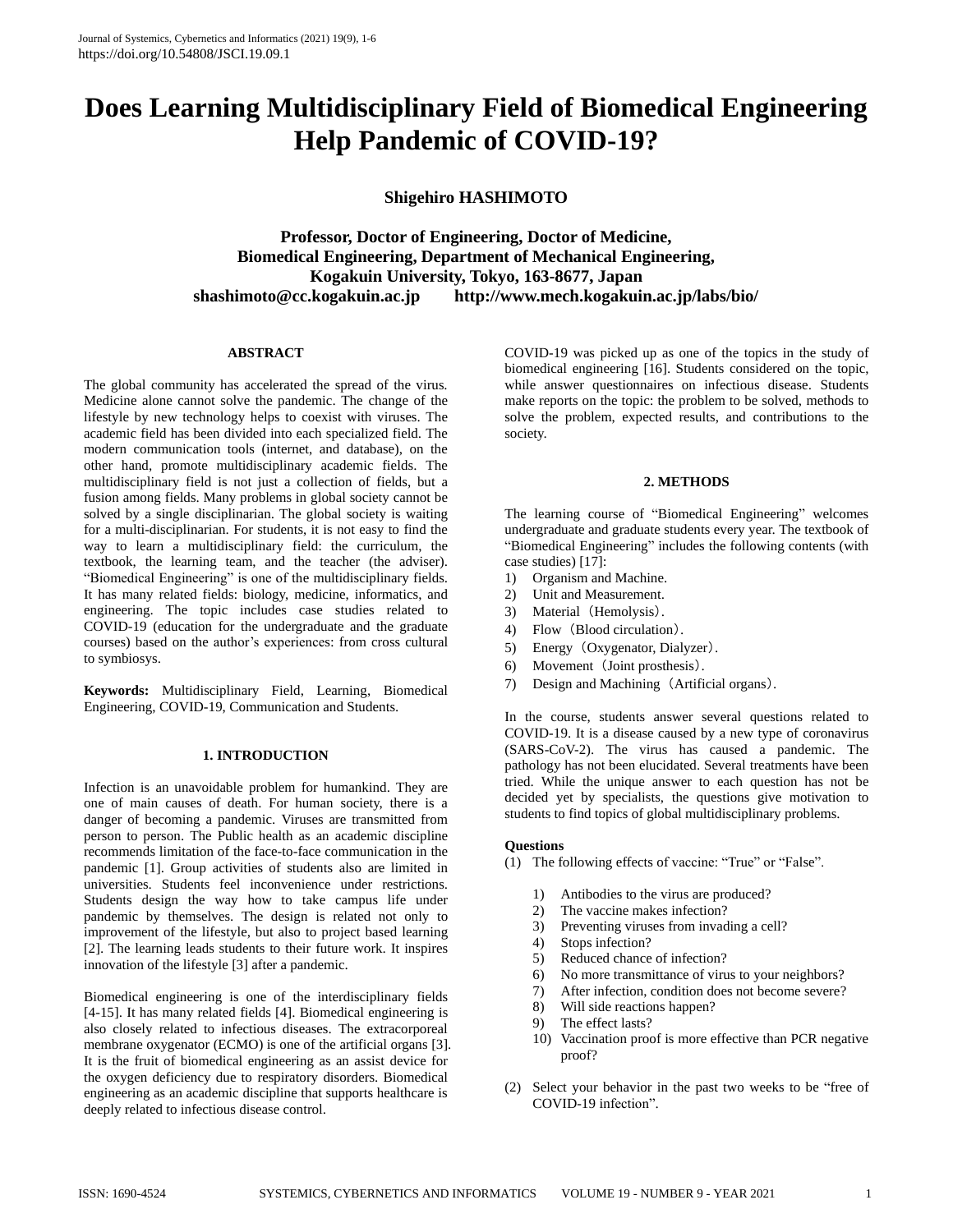- 1) Asymptomatic; I have been facing others in the normal life.
- 2) Facing others in the normal life, I have been paying attention to disinfection: masks, and distancing from others.
- 3) I have been managing my own health by measuring body temperature without facing others.
- 4) Facing others in the normal life, I have been checking for the negative sign of COVID-19 infection by PCR (polymerase chain reaction) test every day.
- 5) I have been facing others in the normal life, taking medications to control COVID-19 symptoms.
- 6) I have been facing others in the normal life, after receiving the vaccine against SARS-CoV-2 virus.
- 7) I have been facing others in the normal life, after confirmation of negative signs by a PCR test after the recovery from COVID-19.
- (3) Select three effects of everyday-masks on COVID-19.
	- 1) Prevent the outflow of the virus.
	- 2) Enhance the immune capacity by maintaining humidity in the oral cavity.
	- 3) Reduce splashing of water droplets including virus accompanied with sneezing.
	- 4) Prevent elevation of the body temperature.
	- 5) Prevent the inflow of the virus.
	- 6) Prevent direct touch by your hands to the mouth (or the nose).
- (4) Choose three answers related to COVID-19 as a method to directly reduce your chances of infection.
	- 1) Wash your hands frequently.
	- 2) Do not eat with bare hands without washing hands.
	- 3) Disinfect the area you touch with alcohol.
	- 4) Do not get together with many people.
	- 5) Do not eat meals, which are exposed to the space of everyone's conversation, at the buffet.
	- 6) Do not stay in a place with poor ventilation.
	- 7) Keep a distance from others.
	- 8) In a room with multiple people, refrain from the following action: talking, deep breathing, and singing a song.
	- 9) Do not shake hands with others.
- (5) Choose three answers to directly reduce the probability of the movement of COVID-19 virus from yourself to others.
	- 1) Wash your hands frequently.
	- 2) Wear a mask when singing.
	- 3) Use alcohol to disinfect your hands, and to disinfect the areas you touch.
	- 4) Do not go into the crowd.
	- 5) For sneezing and coughing, cover the mouth and the nose with sleeves and a handkerchief.
	- 6) Do not stay in a place with poor ventilation.
	- 7) Keep a distance from others.
	- 8) Wear a mask when speaking.
	- 9) Do not touch where many persons touch.
- (6) Which is the effect of virus test? Select two choices.
	- 1) To find positive for isolation.
	- 2) For statistics.
- 3) To find infection route.
- 4) Negative check for occupation: medical care, nursing.
- 5) Certificate for negative.<br>6) Infection during test: com
- Infection during test: contact with patient.

# **Topic selection**

The problem of COVID-19 includes many topics to be solved. Students try to find a new idea related to the topic, after questions.

- (7) Choose multiple answers from the following future technologies related to COVID-19 that you would like to realize.
	- 1) Automatic generation of vaccine.
	- 2) Automatic determination of effectiveness of vaccine without clinical trials.
	- 3) Detection of cytokine (substance secreted by cells) release syndrome.
	- 4) Diagnostics without facing the patient.<br>5) High-speed diagnosis of inspected da
	- High-speed diagnosis of inspected data by artificial intelligence.
	- 6) Prediction of infection.
	- 7) Portable respirator.
	- 8) Implantable oxygenator.
	- 9) Technology that reduces oxygen consumption in living tissues.
	- 10) Face-to-face communication technology without vocal conversation.
	- 11) Telemedicine.
	- 12) Medical robot.
	- 13) Remote care.
	- 14) Nursing robot.
	- 15) Remote childcare.
	- 16) Childcare robot.
	- 17) Barber robot.
	- 18) Artificial reality.
	- 19) Remote sports.
	- 20) Self-driving car.
	- 21) Everyday activity tracking technology.
	- 22) Everyday behavior monitor.

# **Your proposal**

In relation to COVID-19, students make a report. Students select topics in relation to biomedical engineering. They discuss quantitatively on their own ideas, using illustrations for explanation. The report should include following items: an informative title, the motivation, methods, and contributions to society.

# **Presentation in a multidisciplinary conference**

Students make presentations in the "World Multi-Conference of International Institute of Informatics and Systemics (IIIS, http://www.iiis.org/)".

## **3. RESULTS**

Distributions of answers of students for each question are shown in Figs. 1-8, respectively.

Several kinds of vaccination have been started in the world. Higher percentage of effectiveness is shown in each kind of vaccine. Neutralizing antibody is expected to be produced after every vaccination (Fig. 1(1)). There are individual differences.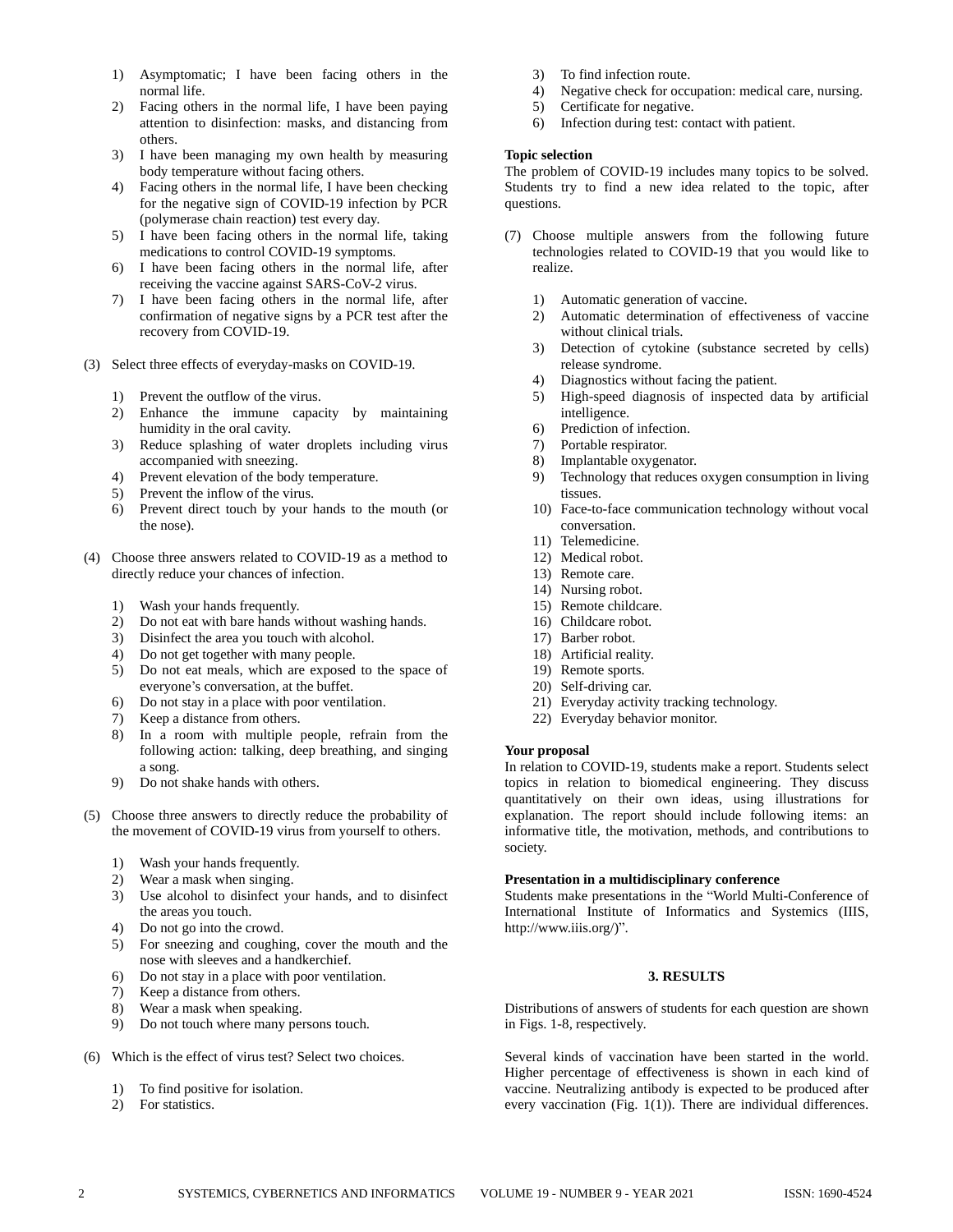Most of vaccination is rehearsal for infection. Antibodies may be produced faster after the rehearsal. Results show that the probability of infection is statistically reduced. Before invasion, virus can be moved from person to person during asymptomatic. Side reactions may occur: allergic reactions, etc. Japanese students do not believe the long-term effectiveness of vaccine. The effect might change against mutant viruses. Vaccination is fact, while the results of test might have error.



**Fig. 1:** Effect of vaccine: ratio (%) of "True": red, Japanese (number of samples, 56); blue, Thai (51): \*recommended.

100



**Fig. 2:** Select your behavior in the past two weeks to be "free of COVID-19 infection": ratio (%): red, Japanese (56); blue, Thai (51): \*recommended.



**Fig. 3:** Select three effects of everyday-mask on COVID-19: ratio (%): green, Japanese graduate (16); red, Japanese undergraduate (80); blue, Thai undergraduate (41): \*recommended.

While every answer appears to follow precautions for COVID-19, no answer can guarantee that someone is virus-free. Because virus moves from person to person, "without facing others" is preferred (Fig. 2). There are several patients who are asymptomatic. While many students (especially in Thailand) follow the rule of the mask, the virus can pass through the normal mask. The results of PCR test depend on the timing and the sampling. Some medications mask the symptoms. A vaccine has several points for discussion: the efficacy to the virus, the acquisition rate of antibodies, and the duration of immunity. More information is necessary on several points about the patients: the recurrence, and after-effects.

Many students expect the effect of the mask to be a barrier for the virus (Fig. 3). To stop the virus with a size smaller than 0.1 µm, a mask with a smaller pore size is necessary. Keeping humidity in the oral cavity helps the immune capacity. Most of students understand that the droplets can be captured by the mask. The virus can move from your hand to your oral cavity by direct touch.

We have several social rules recommended against infection in Japan. Students follow the rules: hand-wash, ventilation, and distancing (Fig. 4). We have few reports about infection in the crowded quiet space of public transportation. Virus can get into the oral cavity during eating with chatting. Ventilation is important during chatting.

Many students agree to the rule of distancing (Fig. 5). Making barrier against droplets including the virus is effective to directly reduce the probability of the movement of COVID-19 virus from yourself to others. Japanese students follow disinfection with alcohol. Both touching and gathering do not cause infection without the route to inhale into the body.

The risk of infection during the test procedure is low, because the test is conducted under the specially controlled manner to prevent infection. In Japan, the cluster tracking is the first choice (3) in Fig. 6). Vaccination is the fact, so that the vaccination can be a proof of the fact than PCR test.

#### **Topic selection**

Popular topics to students were as follows: "Automatic generation of vaccine", "Diagnostics without facing the patient", "Prediction of infection", "Telemedicine", and "Medical robot" (Fig. 7).

| 1) Wash hands.<br>$2$ <sup>*</sup> Not eat with hands.<br>3) Disinfect with alcohol.<br>4) Do not gather.<br>5)*Not eat at buffet.<br>6) Not stay in poor ventilation.<br>7) Keep distance.<br>8)*Not chat indoors.<br>9) Not shake hands. |  |  |
|--------------------------------------------------------------------------------------------------------------------------------------------------------------------------------------------------------------------------------------------|--|--|
|                                                                                                                                                                                                                                            |  |  |

**Fig. 4:** Choose three answers related to COVID-19 as a method to directly reduce your chances of infection: ratio (%): green, Japanese graduate (16); red, Japanese undergraduate (80); blue, Thai undergraduate (41): \*recommended.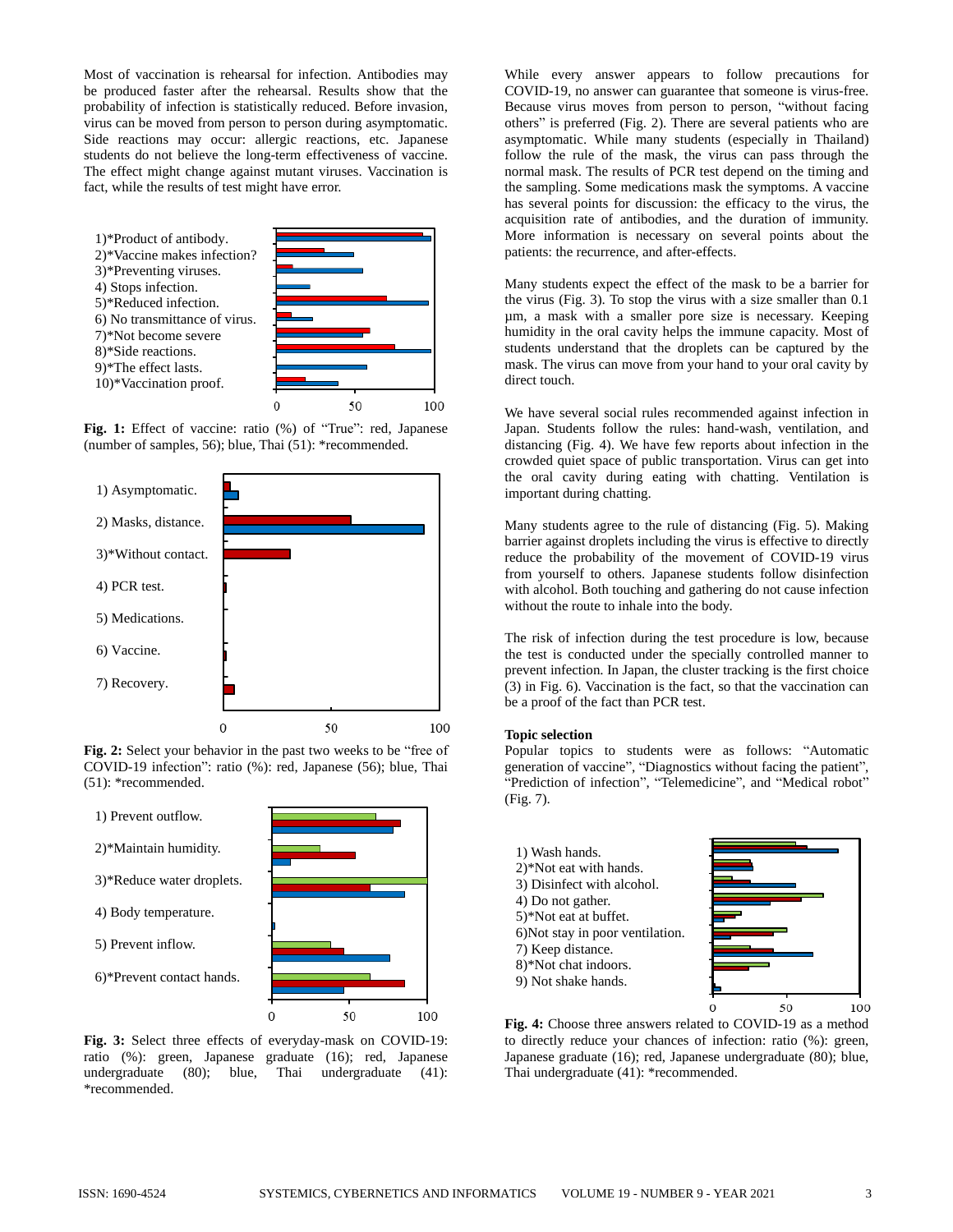

**Fig. 5:** Choose three answers to directly reduce the probability of the movement of COVID-19 virus from yourself to others: ratio (%): green, Japanese graduate (16); red, Japanese undergraduate (80); blue, Thai undergraduate (41): \*recommended.



**Fig. 6:** Which is the effect of virus test? Select two choices: ratio (%): red, Japanese (80); blue, Thai (29): \*recommended.

#### **Your proposal**

Many topics proposed by students were related to tests for virus detection (Figs. 7 & 8). Minimized artificial organs were also popular to students. Some students proposed innovative ideas related to multidisciplinary background (Table 1). Many problems related to biology can be studied in the field of informatics with the big data of genomics.

**Table 1:** Examples of ideas proposed by students.

- 1) Sport-able face mask
- 2) Self-cleaning sanitary mask
- 3) Thermometer face mask
- 4) Alert face shield
- 5) The bubble
- 6) Air stroller
- 7) Chameleon headband
- 8) Antibodies tester
- 9) Remote wristband
- 10) Real time polymerase chain reaction
- 11) Portable virus detector
- 12) Temperature tracking system
- 13) Alert COVID-19
- 14) UVC-254 toilet
- 15) Scanning virus screen
- 16) Smart bus door
- 17) Mask sterilization machine
- 18) Hand sanitizer bracelet
- 19) Spray bracelet
- 20) Disinfection gloves with thermometer
- 21) Stanchions sheet cover changing machine
- 22) Dental robot
- 23) Telemedicine robots
- 24) Portable artificial lung
- 25) Smart security for lungs
- 26) Emergency auto-ventilator
- 27) Artificial epithelial stem cells for organs
- 28) Removing fluid from the lungs
- 29) Health screening machine in one step
- 30) Automatic safety-first machine
- 31) Blood-testing robot
- 32) Delivery drone
- 33) Friendly chair
- 34) Information filter

# **Presentation in multidisciplinary conference**

The cumulative number of participating students from author's program in the "World Multi-Conferences of IIIS" is 74 from 2002 to 2021. The topics of presentation in the spring conference in 2021 are as follows:

- 1) Behavior of Cell on Micro Ridge Pattern after Continuous Stimulation of Tangential Force.
- 2) Effect of Contact between Myoblasts on Making Orientation of Cells under Shear Flow Field.
- 3) Effect of Shape of Cell on Dielectrophoretic Movement in Flow Channel.
- 4) Effect of Cell Type on Behavior of Cell under Shear Flow Field Before and After Division.
- 5) Effect of Activity of Cell on Division under Shear Flow Field.
- 6) Tracking of Deformation of Cell during Passing through Micro Gap.
- 7) Effect of Shape of Cell on Movement over Micro Groove in Flow Channel.
- 8) Experiment of Music Therapy Conducted at a Classical Music Recital: Measurement of Pulse Wave, Blood Pressure and Cardiac Orientation.
- 9) Experiment of Music Therapy Conducted at a Classical Music Recital: Measurement of Saliva Amylase, Hand Sweat and Muscle Hardness.
- 10) Construction of a Music Database for Earphone Hearing Loss Prevention and Music Therapy.
- 11) Basic Research on Music Therapy: Proposal on Timbre Comparison Experiment Method.
- 12) Earphone Hearing Loss: Discussion of Accuracy of Ear Age Conversion Method.

The annual conference of IIIS includes participants from a large number of countries: from 27 to 52. The number is rather large compared with the other international conferences on specialized fields. It is good stimulus for young students to join in the multi-disciplinary society. IMCIC (International Multi-Conference on Complexity, Informatics and Cybernetics) gives a chance for each participant to experience a multidisciplinary society and a cross-cultural society, simultaneously [18].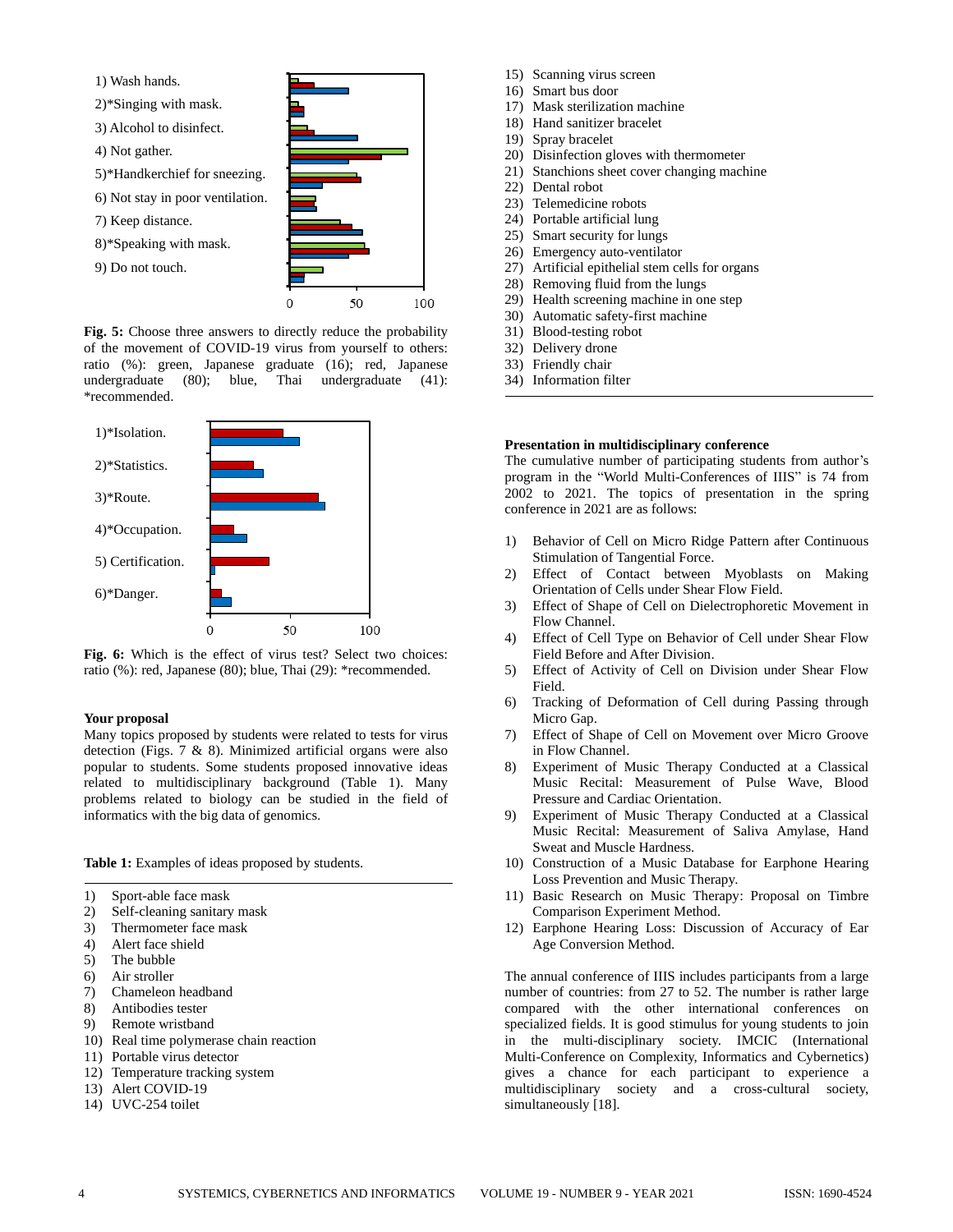

**Fig. 7:** Choose multiple answers from the following future technologies related to COVID-19 that you would like to realize: ratio (%): red, Japanese (80); blue, Thai (41).



**Fig. 8:** Category of topics proposed by students: ratio (%): red, Japanese (80); blue, Thai (29).

Students enjoy a variety of research activities in the interdisciplinary field of biomedical engineering: nano /microsystems, cellular mechanics, biomechanics, biomaterials, bio-simulation, medical robotics, medical systems, biomedical informatics, bio-control engineering, bio-measurement and biomimetics.

#### **4. DISCUSSION**

Students of Biomedical Engineering Department are using the clean room for micro machining. They also learn about cell culture techniques. They are familiar with the clean space, and sterilization. With interdisciplinary learning, students should not blindly follow the rules on COVID-19, but understand the purpose of the rules. Active contribute to society will lead

students to their future works.

As a particle, dimension of the virus is as large as the cigarette smoke [1]. They will pass through a fine filter. Adsorption is also available to trap the virus. Once released into the space, the virus continues to drift like the cigarette smoke. It is not easy to remove by the ventilation. A mask is effective to reduce the amount of viruses released from a human. On-time sensitive detect of viruses is expected. Animals can sniff viruses with the nose. When you infected by COVID-19, chatting is similar to smoking. Do you blow cigarette smoke to your neighbors at a short distance? You might refrain from smoking during eating. The image of cigarette smoke will help you to refrain from making the close contact with a person in everyday life.

The author allows students to be relaxed during class except chatting and smoking. It is general rule that smoking is prohibited in the classroom. Why is chatting prohibited? Both of actions affect your neighbors. The passive smoking can be a risk of carcinogenesis. Chatting interferes with the concentration of your neighbors. These rules can also control infection. Prohibiting chatting has the effect of reducing the amount of virus released from the respiratory tract of an asymptomatic patient during class.

The number of people infected with COVID-19 in Japan is higher than that in the other East Asian countries. In Japan, increase in suicide has been warned, but the increase is not so great. The overall death toll is declining. It is considered that control of COVID-19 has the effect of reducing general infectious diseases. Flu is also decreasing.

The virus repeats mutations. There is no almighty permanent antibody. Vaccines cannot solve everything. The role of medical devices is important: respirators, diagnostic equipment, medical equipment, and artificial organs. Sequela of COVID-19 is related to thrombus formation. Thrombus formation is important research topic in blood circulatory assist devices [3].

Engineered systems that physically and mentally support daily life form a society resistant to infectious diseases. It is not easy to complete those complex systems only by studying in specialized fields [19]. Fusion of academic fields realizes innovation. Infectious disease control may promote the formation of a barrier between people. Inter-disciplinarian shall make bridges between disciplines to break through barriers [1].

Sterilization is big issue for the medical equipment. Every object with the virus will be sterilized and safely disposed. Syringes used for infectious disease are disposable. Waste management is important for the sustainable society. Every material should be recycled. For disposable items, attention should be paid to the materials. The disposable mask can lead to the environmental pollution. Plastics are not decomposed immediately. They will remain in the environment for a long time. Microplastics cause a problem in the global environment. With a view of degradation, plastics is different from radioactive materials which have a half-life of radioactivity.

Repeating the same thing is hard to be emotionally accepted to people for a long-term strategy. Concentrated items are preferable [16]. "Do not inhale virus into the respiratory system." "Reduce the amount of discharge of virus (chatting prohibited without mask)." It is easier to motivate people to prepare for new threats (mutant virus). Is this time practice for